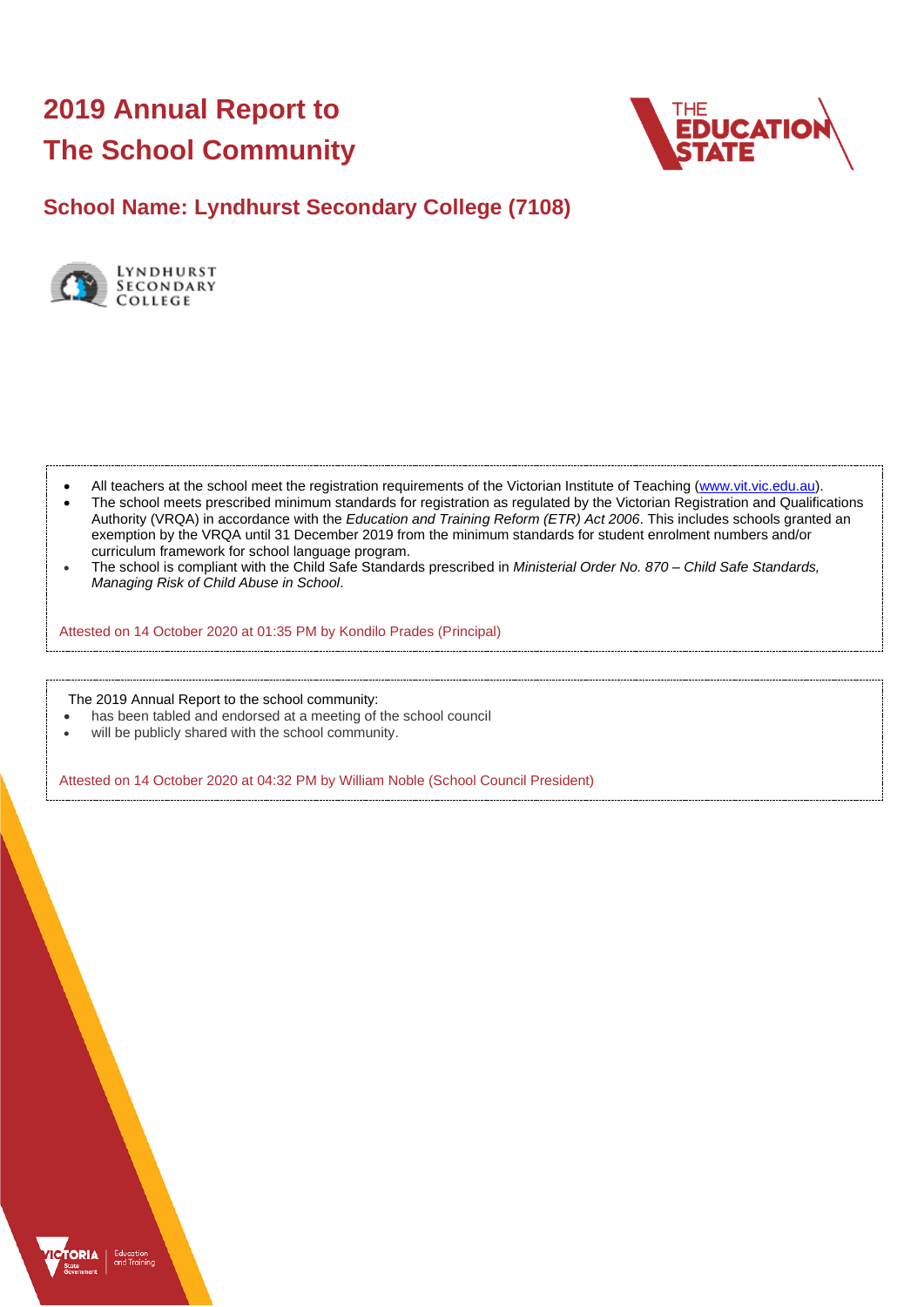## **About Our School**

## **School context**

Our College presently has an enrolment of 630 students and is situated just north of Cranbourne in the south-western corner of the City of Casey, an area of generally low socio-economic indicators.

Our Purpose: Lyndhurst Secondary College aims to provide a strong education for secondary students within the Lyndhurst, Lynbrook, Cranbourne North and wider Cranbourne community. We expect our students to transition into further education and training as they prepare themselves to be active participants as adults in our community. We are "empowering students for learning and life".

Our Values: Commitment, Excellence and Integrity centred around High Expectations based upon Respect for Self, Others and the Environment.

The College enrolments have been increasing steadily over the last three years growing from 450 in 2017 to an enrolment of 630 this year (2020). Our students were generally from backgrounds in which completion of Year 12 or equivalent was and is seen as a major achievement. Though this is still the case in some instances, we have students who have greater aspirations and achieve excellent year 12 results and pathways. The Student Family Occupation (SFO) index has progressively increased over each of the past five years moving from 0.5658 to 0.6460.

Over recent years the cultural mix of the College has changed dramatically with an increasing number of students of a Non English Speaking Background. Over the past five years the proportion of students with a Language Background Other Than English (LBOTE) has increased from 16% to 31%. There are approximately 6% of our students who come to our College who 'qualify' for English as an Additional Language and the proportion of Aboriginal/Torres Strait Islanders is between 1-2% of the overall student population.

Our students come from a large number of feeder primary schools, however we work closely with six key primary schools to facilitate quality transition - Courtenay Gardens, Cranbourne Park, Cranbourne West, Lynbrook, Lyndhurst and Rangebank Primary Schools.

Physically, the College is situated adjacent to a major highway and has a very large Gymnasium, a well-resourced Drama Theatre, a large Library, and many sgnificant specialist facilities: Music, Food Technology, Visual Arts, an Automotive workshop, and Engineering room, Wood and Metal technology rooms, as well as extensive Science based classrooms. We have a reading room to support and encourage our students to read. The College also has a dedicated English centre where students are experiencing the latest in evidence based pedagogy to enhance students' literacy skills. There is also a Senior School area set aside for our VCE and VCAL program. The College has significant computer resources housed in a number of dedicated classrooms, supported by a student BYOD program. Our staff are a very broad mix in terms of age and experience in teaching. Our workforce has 69.47 equivalent full time staff - 3 principal class, 43.32 teachers and 23.15educational support staff. Staff are willing participants in educational change aimed at improving student outcomes.

To deliver on our purpose this College:

Fosters close links with parents and the broader school community through its commitment to open and regular communications.

Commits to the active sharing of its vision and goals to ensure school community engagement in the College's strategic plan.

Guarantees all students access to a broad, balanced and flexible curriculum including skills for learning and life.

Provides a safe and stimulating learning environment to ensure all students can achieve their full potential.

Aims to provide students with instruction that is adapted to their individual needs.

Will engage parents regularly when their child does not behave in a socially acceptable manner, or has attendance issues.

Expects teachers to provide timely and targeted feedback to students on their work.

Lyndhurst is a great school to be a part of and one that serves its local community well. Through our common purpose, vision and values we aim to provide a rich and diverse, quality educational experience for our students

## **Framework for Improving Student Outcomes (FISO)**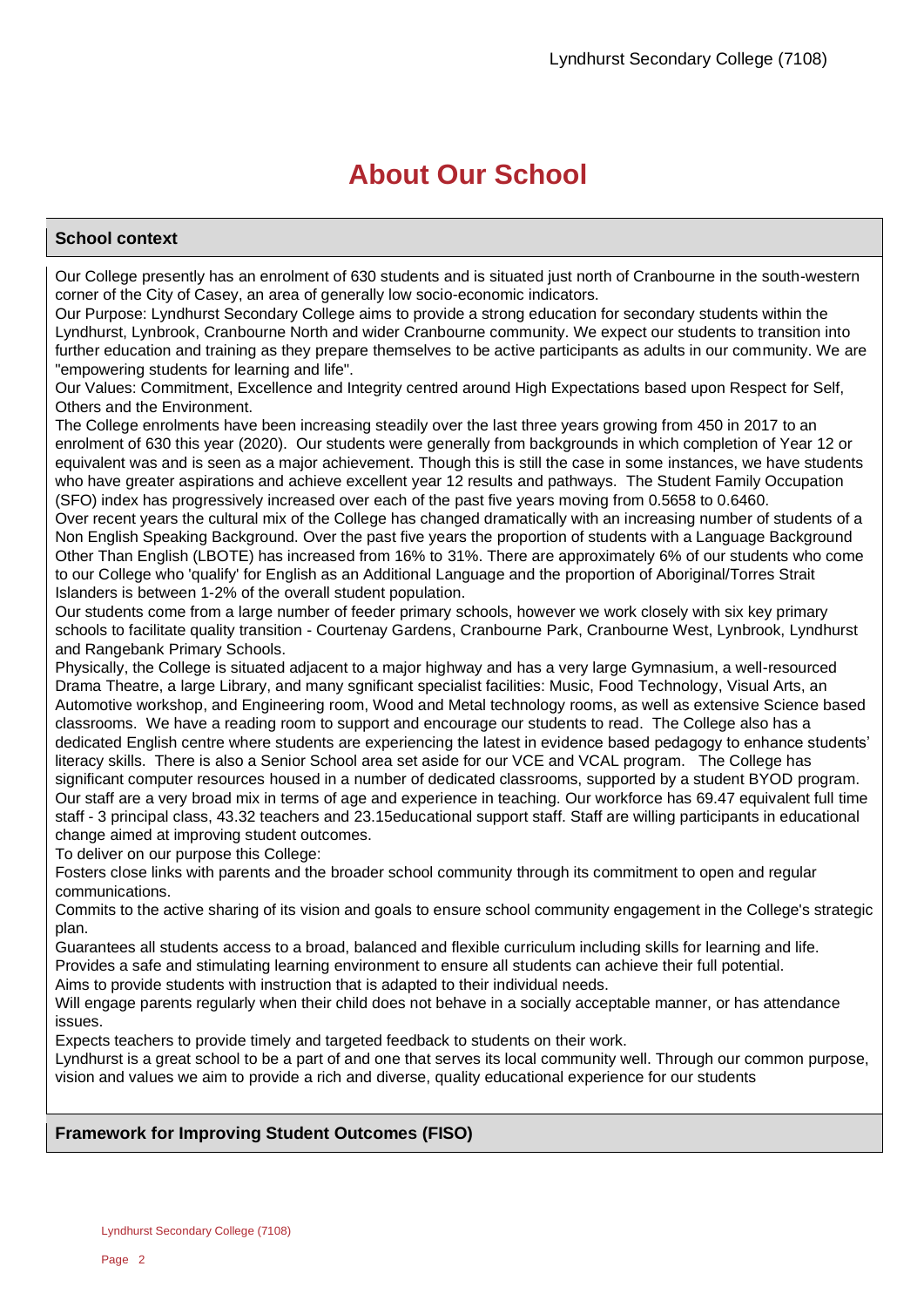In term 1 of 2019, we underwent our four yearly review. We identified goals for the 2019 school year using evidence based on our VCE data, NAPLAN data and our school based data. The goals for the 2019 school year were as follows:

- 1. Improve learning outcomes and growth for every student in Literacy and Numeracy
- 2. Build Student Agency, Voice and Leadership for every student within the College

## Goal 1

The following strategies and actions were identified. We felt it was important that we built teacher capability to use data to effectively inform practice; we focussed on building instructional and shared leadership capacity; continued to develop a shared understanding and consistent implementation of the Lyndhurst Secondary College Teaching and Learning Model. We also wanted to develop staff capacity in differentiating curriculum and pedagogy to target the needs of the individual learner and create a College that is inclusive of all students. To support this work we introduced Professional Learning Team meetings twice a week to work together to use data and develop effective strategies to monitor, diagnose and improve student learning. We continued to promote high expectations of staff and students, and have a whole school literacy intervention approach to support improving our students learning outcomes across all Key Learning Areas (KLA).

At the beginning of the year, each teacher of classes in 7-10, were provided with a summary of their classes NAPLAN and PAT data as appropriate. We also had students in all English classed undergo On Demand testing to identify students' point of need learning and also learning growth. The maths department also work with Essential Assessmentto assess students learning needs and growth.

As part of the PDP process each teacher set targets for their classes focusing on growth of all students, learning in PAT data and NAPLAN as appropriate, using PLTs as the forum for discussion. Teachers have also started sharing key data with students.

Our VCAL program has grown and is a strong and viable program, with raised expectations for our VCAL students. Students used online learning and digital technology to support them in their work. Our VCAL and VCE students get three weekly progress reports and discussions are held with them about their progress and any support they required identified and put in place.

## Goal 2

The following strategies and action were identified. We felt it was important to build student and staff common understanding of student voice, agency and leadership and how to apply it. The work we focussed on in 2019 was developing leadership teams, giving students a more active voice, and started unpacking agency with staff. We are in the early stages of develop processes to include all students in decision making.

In 2019, we developedand introduced a student leadership structure that supports teams of student to lead initiatives and provide feedback in relation to whole school improvement and learning in the classroom. This was quite successful as it provided opportunities for more students to play an active leadership role in the College.

We started working with our staff to unpack the Amplify document and work with staff to develop understanding of Student Voice/Agency/Leadership, with a particular focus on agency.

We ran student focus groups throughout the year to gain feedback on AIP, SWPBS and other initiatives introduced throughout the year as well as providing additional feedback on the SATSS data.

Our Wellbeing Team, together with our Student Voice leaders and students, worked hard on developing the schools connection with community organisations; they also ran whole school community days celebrating harmony and diversity within the College

we continually promoted and celebrated student achievement and activities through: website, newsletter, award ceremonies, whole school and sub school assemblies, media and school magazine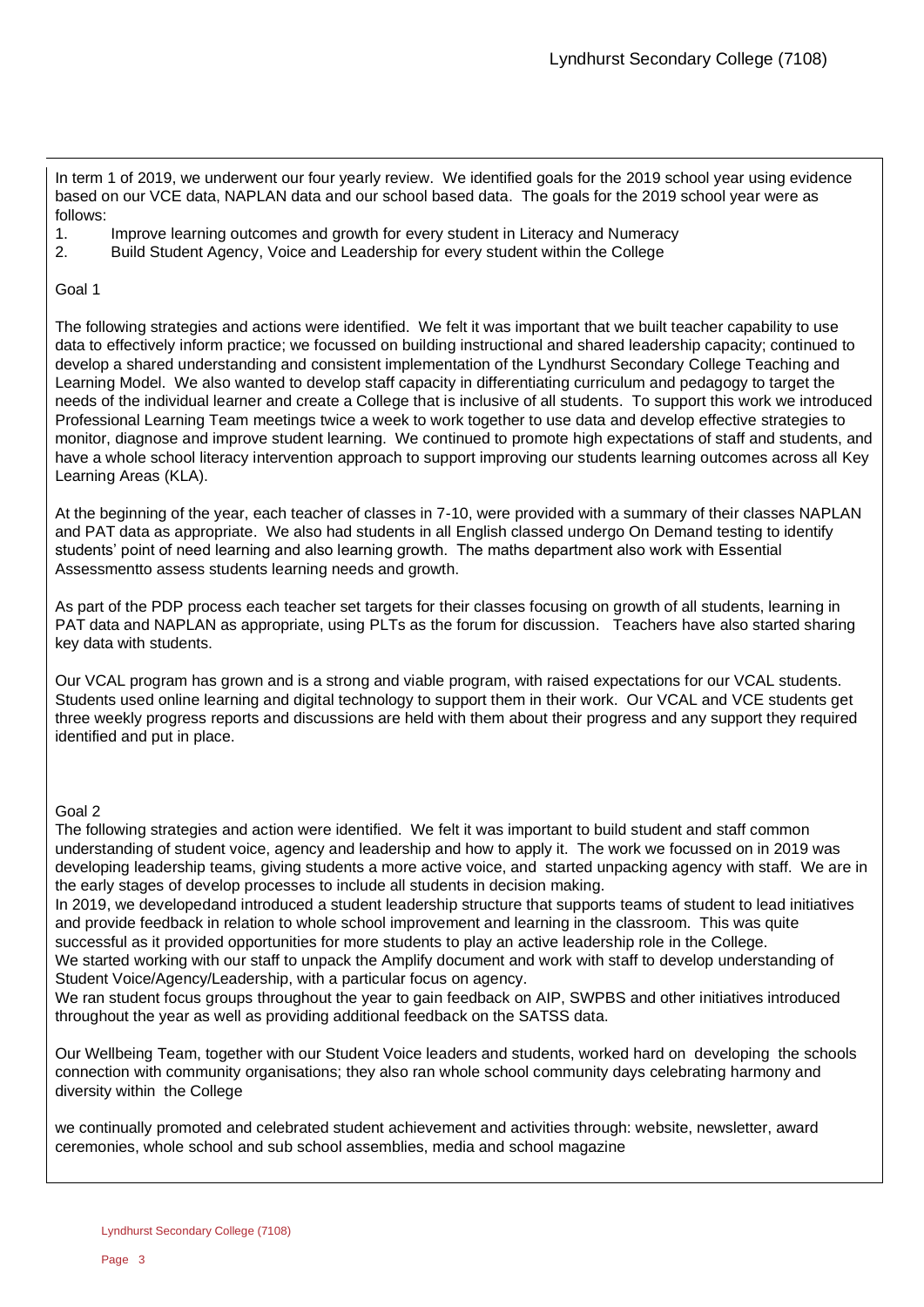## **Achievement**

Overall, student outcomes in Years 7 – 9 are statistically similar to similar Victorian government schools. Our college has a focus on continual improvement in Teaching and Learning. The introduction of Professional Learning Teams (PLTs) and individual performance and development plans for staff, have all contributed to building staff capacity and impacting teaching in the classroom. In 2019 we continued to embed the focus around pedagogy and the new 'Teaching and Learning Model' across all classrooms in the school, ensuring a consistent approach to Teaching and Learning.

We continue to build teacher capacity in Literacy and Numeracy interventions. The continuation of the 'Reading Block' and 'Writing to Learn' strategies as well as the introduction of John Munro's 'High Reliability Literacy Teaching Procedures' have allowed the college to have a school wide focus on literacy skills. The introduction of Literacy Circles in the teaching of English in our re-purposed English Centre has been successful. Our Literacy Learning Specialist has allowed further development of staff expertise in Literacy teaching. Improvement in our Year 9 matched cohort growth across most of our Literacy Domains and in particular reading is evidence that these strategies are starting to have an impact on improving student learning. Improvement in year 7 & 9 matched cohort Numeracy results was evident as a result of the continued Student Numeracy Intervention Program (SNIP) and use of online assessment tools.

Student VCE results showed significant value added on student results, with a significant number of our students achieving results greater than GAT predicted. Our median study score was maintained at 27 in 2019. A focus on high expectations, ongoing meetings with students and parents supported this significant improvement in our student learning. Meetings and discussions occurred with all year 12 teachers, along with teams of teachers conducting moderation meetings. This allowed staff to have a more directed approach to using previous VASS data to implement change in the classroom regarding student learning. Our Year 12 VCE teachers aligned this work with their Professional Development goals. A significant number of our students received first round offers to further studies with a 96% completion rate.

The College prides itself in supporting students in selecting their most appropriate pathway. Our highly effective VCAL program is continuing to expand and be seen as an equal pathway within the whole school community. Student numbers in VET programs are strong and the College continues to provide a broad VCE offering, implementing whole school approaches to improving senior outcomes. We are committed to ensuring our students have the necessary skills and knowledge to transition into further education and training. Our school-wide Positive Behaviour Matrix, is placed in every classroom and is a reminder of how we live our school values every day.

Most students in the Program for Students with a Disability showed progress at the expected level or have shown growth. An increased number of students enrolled in VCAL are a part of the PSD program. This allowed these students to move into successful pathways for their future.

## **Engagement**

Lyndhurst Secondary College continues to work towards strengthening student engagement, attendance and improving behaviour. We are now in our third year as a School Wide Behaviour and Support (SWPBS) school, achieving a Blue Award in February 2019. SWPBS continues to give us a framework for how we recognise positive behaviour, striving for all students to be safe, respectful learners. We teach Positive Behaviours as part of our weekly Engage Program in years 7 to 12. We have begun a review into how our curriculum engages our students with several exciting options being considered for the Strategic Plan.

We continue to work closely with our community to improve attendance with targeted monitoring and the use of early prevention and intervention strategies. We have continued to emphasise the importance of student attendance to all stakeholders and now give feedback on a regular basis via our Progress Reports. A systematic approach to attendance/lateness has been continued to improve students being in class, on time and ready for learning. We now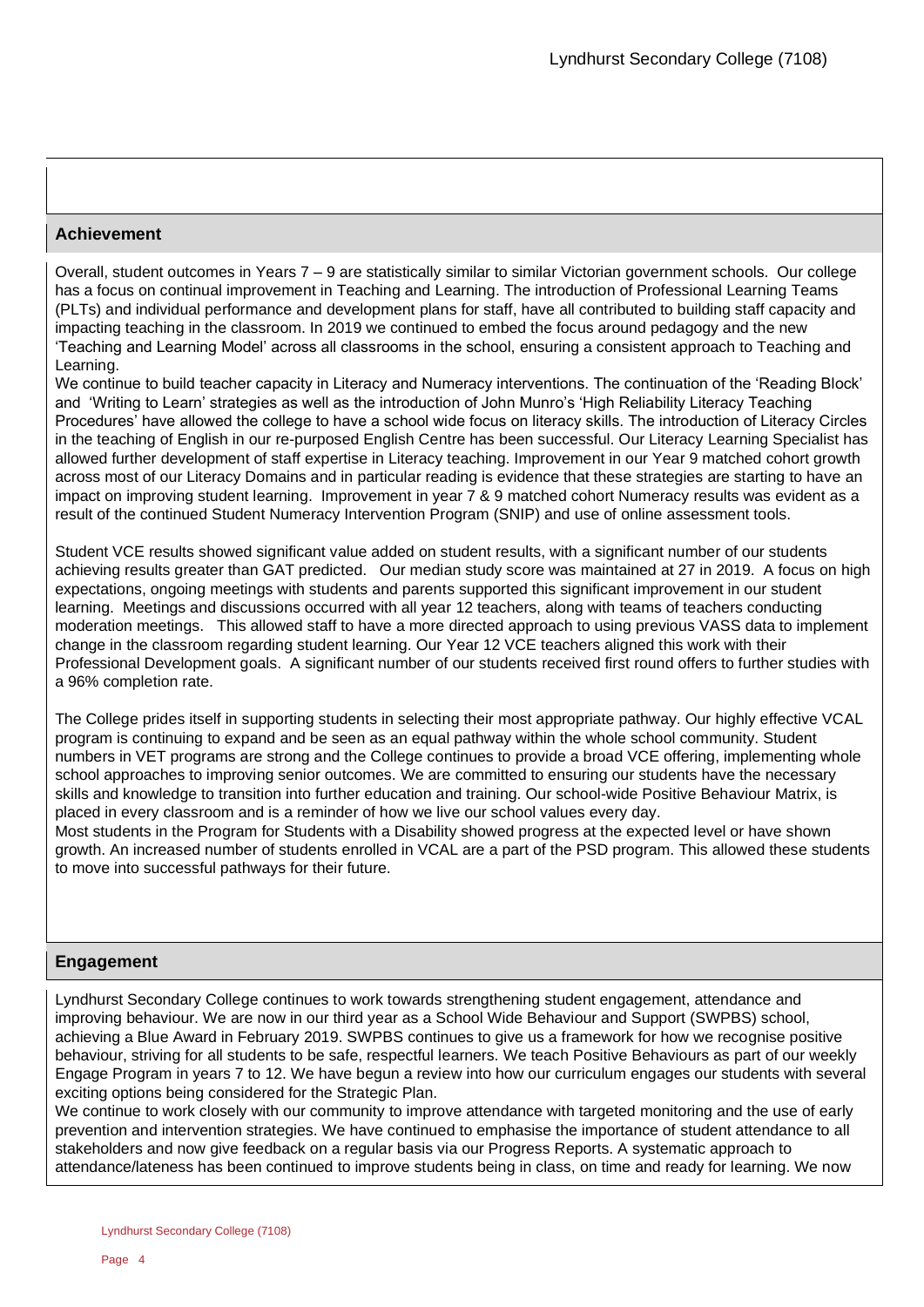recognize full attendance with awards every term. An increasing number of students achieve these awards.

The College has increased the number of student led teams, increasing student voice and agency at school. This includes the SRC, Peer Support and important roles as part of our Interview Process. Our award-winning 'Multipride' program has focussed on the promotion of a safe school environment through the improvement of cultural links within the wider school community, which culminated in an award for Educational Excellence at the Victorian Government Multicultural Awards in 2013. This group has now established significant relationships with the City of Casey and is a leader for local schools. This group worked with the Courage to Care program which encouraged students to not be a 'bystander' using the Holocaust as the basis of education, providing real stories to support students understanding of the importance of acceptance and understanding of all cultures. Other schools were invited to Lyndhurst to take part in this program. Our new Academy Program allows students to select an area of passion and develop skills in this area for two periods a week. From 2019 students are engaged in multiple sports, baking, STEM learning, performance and creative arts options.

## **Wellbeing**

The Lyndhurst Secondary College community is committed to providing a safe, challenging and stimulating learning environment. We champion commitment, excellence and integrity in order to develop open-minded citizens capable of contributing confidently and responsibly to an ever-changing world.

Real retention has continued to demonstrate a positive trend over past years, with summary data showing Lyndhurst Secondary College results to be similar to those from other schools.

The College provides broad opportunities in VCAL, VET and VCE, with significant VET provision via a partnership as part of the Cranbourne VET Cluster. The College is the Lead School in a Trade Training Centre, known as CRTSC, to be based within four schools in the local Cranbourne area.

We strive to overtly encourage students to stay in further education and training in order to maximise transition to fulfilling careers. This includes developing students via practice interviews with business and community leaders, targetted course counselling and a work experience program. Students develop their pathways plan by engaging with these and other opportunities provided by the broader community. In 2019 the College introduced a new Year 10 subject, "World of Work" which will help prepare our students for the workplace.

The College provides an extensive range of support options for students experiencing challenging circumstances and also provides many opportunties for students to forge connections with one another. Year 7 students engage in an orientation/transition program at the beginning of the year, which is then followed up by a Peer Support Program. Across all year levels, students are afforded the opportunity to participate in cross-year level activities, such as a lunchtime activity program to faciliate stronger connections to peers and school. We have a very strong Wellbeing support program run by 5 highly experienced and dedicated staff who work tirelessly keeping our students safe and supporting their various wellbeing needs. In

Our SATSS data indicates that our students are feeling more connected to the College and safer, and we performed above similar schools in the 2019 survey.

Our performing arts program, provides opportunities for many of our students to engage with their peers and showcase their talents.

Our students have been involved in Whole School Community Days, the 4Cs, Art Competitions, just to name a few of the opportunities provided to our students. We also have a lunch club and in 2020 we will be running a breakfast club program three mornings a week.

The College works together using a 'Team around the Learner' approach, to help support the whole child and to try and identify interventions need to ensure every child can be successful at Lyndhurst Secondary College.

Our students matter and we are constantly striving to provide as many opportunities as we can for them as well as providing support and looking after their health and wellbeing.

## **Financial performance and position**

Equity funding is targeted towards programs to directly improve outcomes for our students, including additional support as well as proactive Wellbeing programs, pathways support and a focus on improving community engagement. The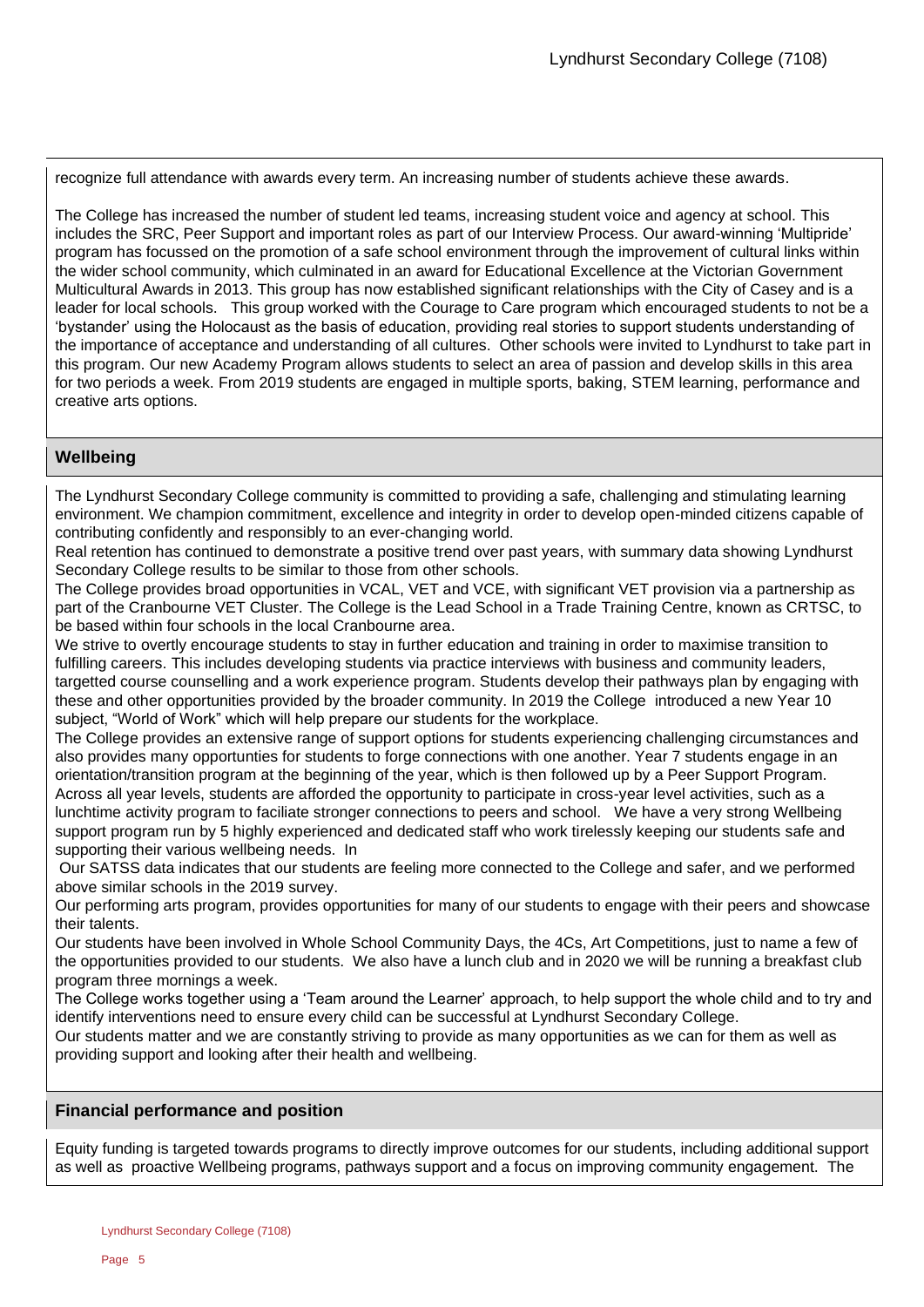College continues to commit to the effective resourcing of all initiatives aligned with our Strategic Plan. We have a continued focus on improving Literacy and Numeracy outcomes for all students along with a focus on improving student engagement and wellbeing.

Deficit was covered by prior year's committed funds, held to fund long term strategic plan outcomes focussed on creating opportunities for our students as well improving our College facilities.

> **For more detailed information regarding our school please visit our website at <http://www.lyndhurst.vic.edu.au/>**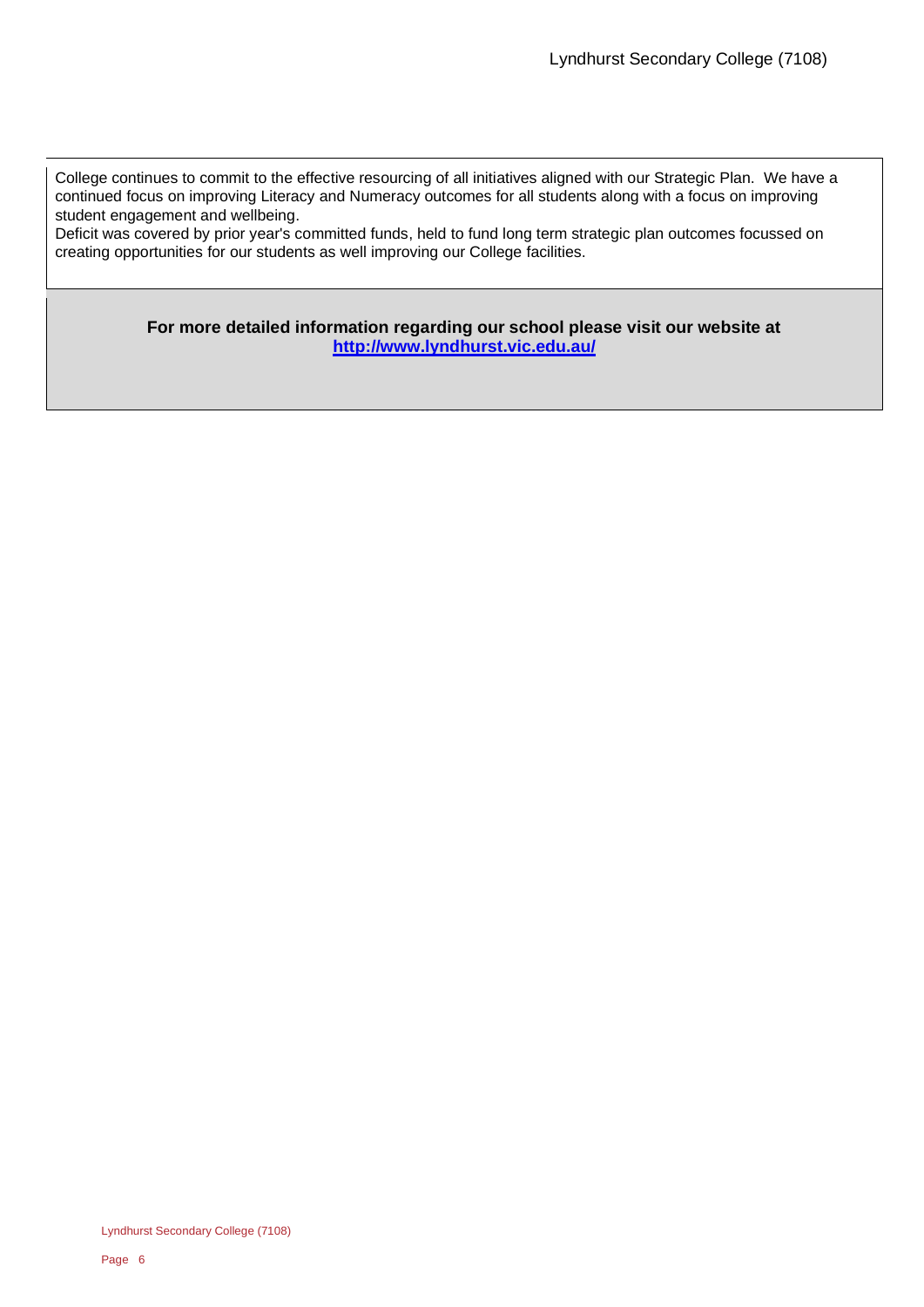

## **Performance Summary**

The Government School Performance Summary provides an overview of how this school is contributing to the objectives of the Education State and how it compares to other Victorian Government schools.

All schools work in partnership with their school community to improve outcomes for children and young people. Sharing this information with parents and the wider school community helps to support community engagement in student learning, a key priority of the Framework for Improving Student Outcomes.

Refer to the 'How to read the Annual Report' section for help on how to interpret this report.

### **SCHOOL PROFILE**

*Key: "Middle 60 percent low" to "middle 60 percent high" is the range of results for the middle 60 percent of Victorian government secondary school type.*

#### **Enrolment Profile**

A total of 518 students were enrolled at this school in 2019, 249 female and 269 male.

28 percent of students had English as an additional language and 2 percent were Aboriginal or Torres Strait Islander.

#### **Overall Socio-Economic Profile**

The overall school's socio-economic profile is based on the school's Student Family Occupation and Education index (SFOE) which takes into account parents' occupations and education.

Possible socio-economic band values are: Low, Low-Medium, Medium and High.

This school's socio-economic band value is: Low

#### **Parent Satisfaction Summary**

The percent endorsement by parents on their school satisfaction level, as reported in the annual Parent Opinion Survey.

Percent endorsement indicates the percent of positive responses (agree or strongly agree) from parents who responded to the survey.

| <b>Parent Satisfaction</b>        | <b>School</b>  | <b>State Median</b> | Middle 60<br>percent low | Middle 60<br>percent high |
|-----------------------------------|----------------|---------------------|--------------------------|---------------------------|
|                                   | <b>Percent</b> | <b>Percent</b>      | <b>Percent</b>           | <b>Percent</b>            |
| Percent endorsement (latest year) | 82.9           | 73.0                | 64.9                     | 79.3                      |

#### **School Staff Survey**

The percent endorsement by staff on School Climate, as reported in the annual School Staff Survey.

Percent endorsement indicates the percent of positive responses (agree or strongly agree) from staff who responded to the survey.

Data is suppressed for schools with three or less respondents to the survey for confidentiality reasons.

| <b>School Climate</b>             | <b>School</b>  | <b>State Median</b> | Middle 60<br>percent low | Middle 60<br>percent high |
|-----------------------------------|----------------|---------------------|--------------------------|---------------------------|
|                                   | <b>Percent</b> | <b>Percent</b>      | <b>Percent</b>           | <b>Percent</b>            |
| Percent endorsement (latest year) | 55.2           | 54.2                | 43.8                     | 63.0                      |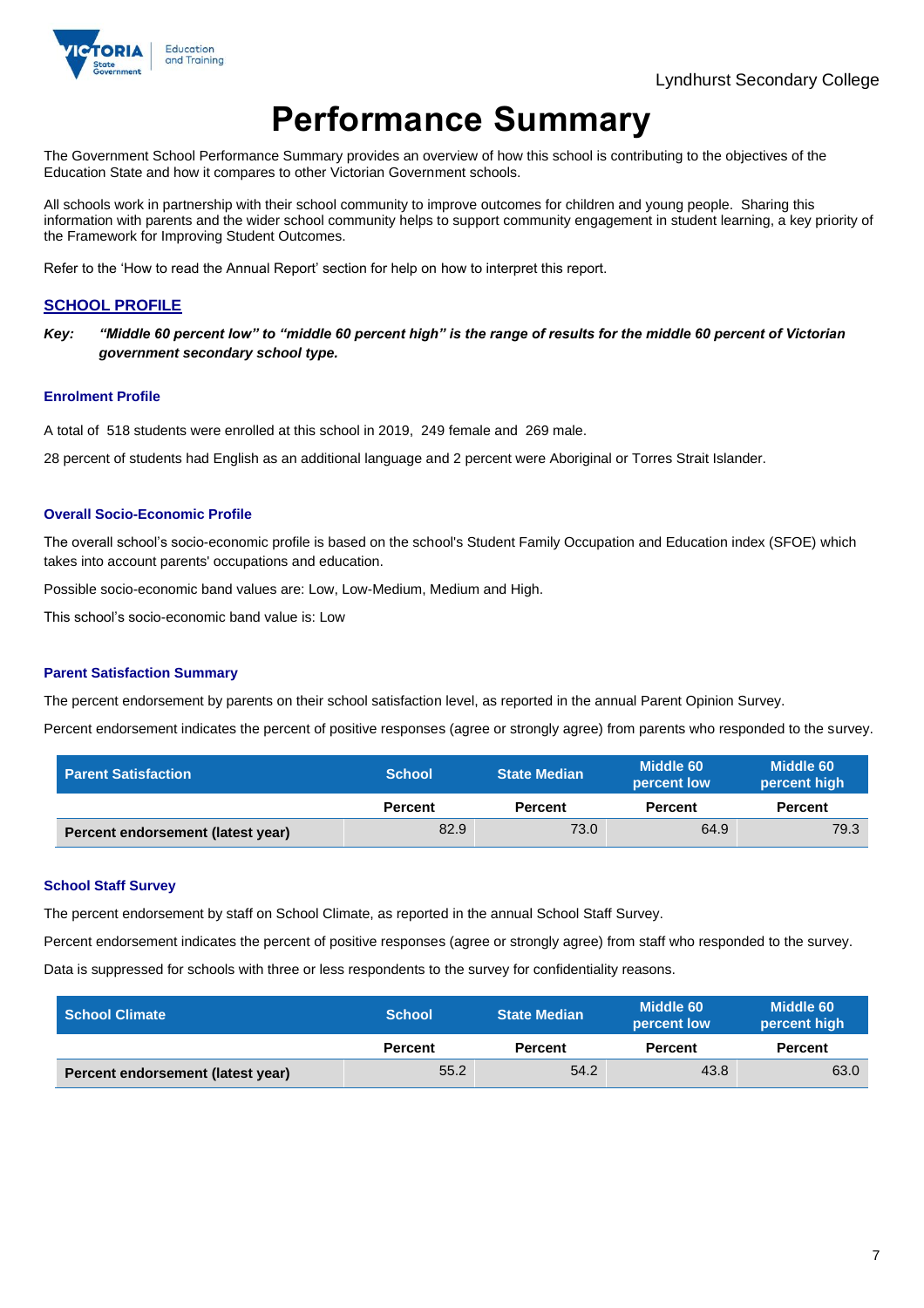

*Key: "Middle 60 percent low" to "middle 60 percent high" is the range of results for the middle 60 percent of Victorian government secondary year levels.*

*"Similar School Comparison" is a way of comparing school performance to similar schools in Victoria that takes into account the school's socioeconomic background of students, the number of non-English speaking students and the size and location of the school. Possible Similar School Comparison values are 'Similar', 'Above' or 'Below' relative to the similar schools group with similar characteristics*

#### **ACHIEVEMENT**

#### **Teacher Judgement of student achievement**

Percentage of students in year levels 7 to 10 working at or above age expected standards in:

- **English**
- **Mathematics**

| Teacher Judgments at or above age expected<br>standards (latest year) | <b>School</b>  | <b>State</b><br><b>Median</b> | Middle 60<br>percent low | <b>Middle 60</b><br>percent<br>high | <b>Similar</b><br><b>School</b><br><b>Comparison</b> |
|-----------------------------------------------------------------------|----------------|-------------------------------|--------------------------|-------------------------------------|------------------------------------------------------|
| <b>Domain</b>                                                         | <b>Percent</b> | <b>Percent</b>                | <b>Percent</b>           | <b>Percent</b>                      |                                                      |
| English                                                               | 71.4           | 78.4                          | 63.3                     | 90.2                                | Similar                                              |
| <b>Mathematics</b>                                                    | 34.8           | 67.9                          | 47.2                     | 85.5                                | <b>Below</b>                                         |

#### **NAPLAN Year 7 and Year 9**

The percentage of students in the top three bands of testing in NAPLAN at year levels 7 and 9.

Year 7 assessments are reported on a scale from Bands 4 to 9.

Year 9 assessments are reported on a scale from Bands 5 to 10.

Note: Being the first year of secondary school, Year 7 NAPLAN is not used for the School Comparison.

| <b>NAPLAN top 3 bands</b><br>(latest year) |                        | <b>School</b>  | <b>State</b><br><b>Median</b> | <b>Middle 60</b><br>percent<br>low | <b>Middle 60</b><br>percent<br>high | <b>Similar</b><br><b>School</b><br><b>Comparison</b> |
|--------------------------------------------|------------------------|----------------|-------------------------------|------------------------------------|-------------------------------------|------------------------------------------------------|
| Year Level                                 | Domain - measure       | <b>Percent</b> | <b>Percent</b>                | <b>Percent</b>                     | <b>Percent</b>                      |                                                      |
| Year <sub>7</sub>                          | Reading (latest year)  | 50.0           | 52.6                          | 40.0                               | 67.4                                |                                                      |
| Year <sub>7</sub>                          | Numeracy (latest year) | 54.7           | 53.9                          | 40.0                               | 67.6                                |                                                      |
| Year <sub>9</sub>                          | Reading (latest year)  | 29.0           | 43.8                          | 31.4                               | 57.9                                | <b>Below</b>                                         |
| Year 9                                     | Numeracy (latest year) | 30.5           | 42.9                          | 29.9                               | 59.9                                | Similar                                              |

| NAPLAN top 3 bands<br>(4 year average) |                           | <b>School</b> | <b>State</b><br><b>Median</b> | Middle 60<br>percent<br>low | <b>Middle 60</b><br>percent<br>high | <b>Similar</b><br><b>School</b><br><b>Comparison</b> |
|----------------------------------------|---------------------------|---------------|-------------------------------|-----------------------------|-------------------------------------|------------------------------------------------------|
| <b>Year Level</b>                      | Domain - measure          | Percent       | <b>Percent</b>                | <b>Percent</b>              | <b>Percent</b>                      |                                                      |
| Year <sub>7</sub>                      | Reading (4 year average)  | 41.6          | 49.8                          | 38.3                        | 62.0                                |                                                      |
| Year <sub>7</sub>                      | Numeracy (4 year average) | 46.7          | 53.0                          | 40.7                        | 67.1                                |                                                      |
| Year 9                                 | Reading (4 year average)  | 25.8          | 42.0                          | 31.9                        | 54.1                                |                                                      |
| Year 9                                 | Numeracy (4 year average) | 35.4          | 41.5                          | 29.9                        | 57.9                                |                                                      |

#### **NAPLAN Learning Gain**

Learning Gain of students from year levels 5 to 7 and year levels 7 to 9 in the following domains; Reading, Numeracy, Writing, Spelling and Grammar and Punctuation.

NAPLAN Learning Gain is determined by comparing a student's current year result to the results of all 'similar' Victorian students (i.e. students in all sectors in the same year level who had the same score two years prior). If the student's gain is in the top 25 percent of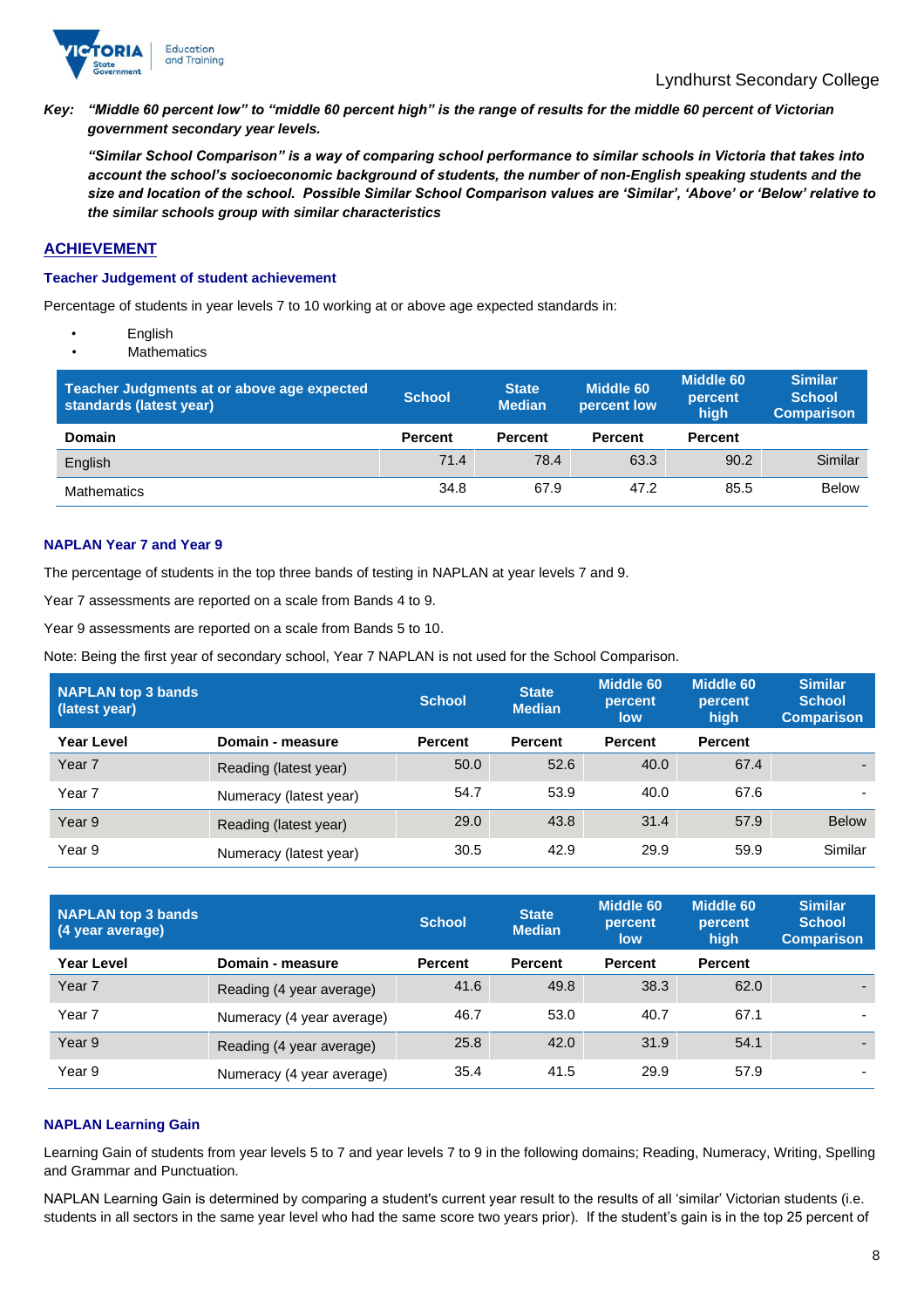

their cohort, their gain level is categorised as 'High'. If their gain is in the bottom 25 percent of their cohort, their gain level is 'Low', and for the remaining 50 percent of gains the gain level is categorised as 'Medium'.

There are no Similar School Comparisons for Learning Gain. The statewide distribution of Learning Gain for all domains is 25% Low Gain, 50% Medium Gain, 25% High Gain.

The table below displays the percentage of students in each of the Learning Gain levels in this school for each NAPLAN domain.

| <b>NAPLAN Learning Gain</b> |                                | <b>Low Gain</b> | <b>Medium Gain</b> | <b>High Gain</b> |
|-----------------------------|--------------------------------|-----------------|--------------------|------------------|
| <b>Year Level</b>           | <b>Domain</b>                  | <b>Percent</b>  | <b>Percent</b>     | <b>Percent</b>   |
| Year 5 to 7                 | Reading                        | 21.4            | 49.0               | 29.6             |
| Year 5 to 7                 | Numeracy                       | 21.5            | 51.6               | 26.9             |
| Year 5 to 7                 | Writing                        | 26.9            | 45.2               | 28.0             |
| Year 5 to 7                 | Spelling                       | 21.1            | 46.7               | 32.2             |
| Year 5 to 7                 | <b>Grammar and Punctuation</b> | 25.6            | 54.4               | 20.0             |
| Year 7 to 9                 | Reading                        | 21.2            | 57.7               | 21.2             |
| Year 7 to 9                 | Numeracy                       | 37.5            | 41.7               | 20.8             |
| Year 7 to 9                 | Writing                        | 29.4            | 51.0               | 19.6             |
| Year 7 to 9                 | Spelling                       | 36.5            | 44.2               | 19.2             |
| Year 7 to 9                 | <b>Grammar and Punctuation</b> | 26.9            | 48.1               | 25.0             |

### **Victorian Certificate of Education (VCE)**

Mean study score from all VCE subjects undertaken by students at this school. This includes all Unit 3 and 4 studies (including those completed in Year 11) and any VCE VET studies awarded a study score.

The maximum student study score is 50 and the state-wide mean (including government and non-government schools) is set at 30.

| <b>Victorian Certificate of Education (VCE)</b> | <b>School</b> | <b>State</b><br><b>Median</b> | <b>Middle 60</b><br>percent low | <b>Middle 60</b><br>percent<br>high | <b>School</b><br><b>Comparison</b> |
|-------------------------------------------------|---------------|-------------------------------|---------------------------------|-------------------------------------|------------------------------------|
|                                                 | <b>Number</b> | <b>Number</b>                 | <b>Number</b>                   | <b>Number</b>                       |                                    |
| <b>Mean Study Score (latest year)</b>           | 26.9          | 27.3                          | 25.5                            | 29.7                                | Similar                            |
| Mean Study Score (4 year average)               | 26.4          | 27.2                          | 25.3                            | 29.5                                | $\overline{\phantom{0}}$           |

Students in 2019 who satisfactorily completed their VCE: **96 percent.**

Year 12 students in 2019 undertaking at least one Vocational Education and Training (VET) unit of competence: **50 percent.** VET units of competence satisfactorily completed in 2019: **96 percent.**

Victorian Certificate of Applied Learning (VCAL) credits satisfactorily completed in 2019: **74 percent.**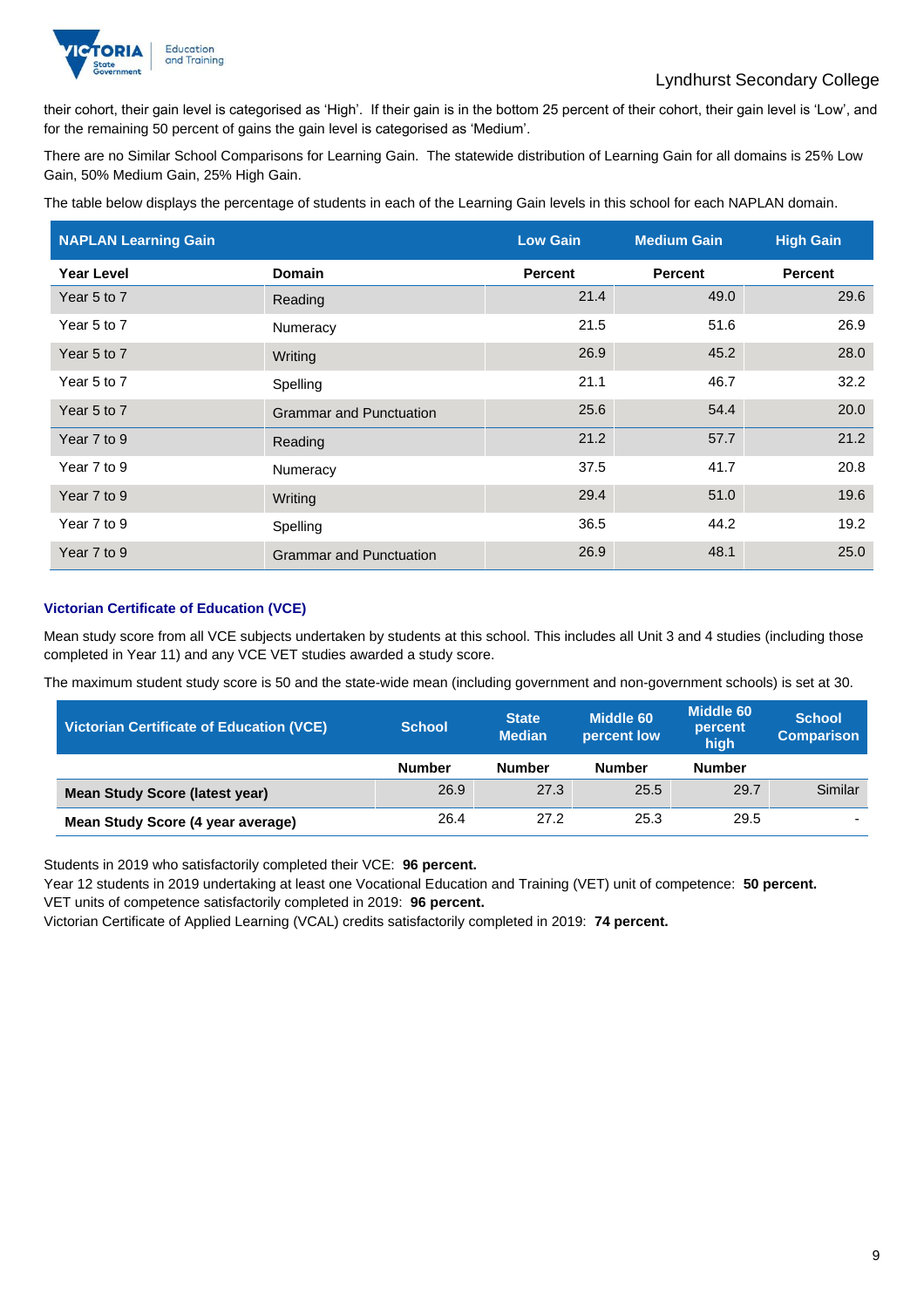

## **ENGAGEMENT**

#### **Average Number of Student Absence Days**

Absence from school can impact on students' learning. A Similar School Comparison rating of 'Above' indicates this school records less absences than expected, relative to the similar schools group with similar characteristics. A rating of 'Below' indicates this school records more absences than expected.

Common reasons for non-attendance include illness and extended family holidays.

| Average number of absence days                  | <b>School</b> | State<br><b>Median</b> | Middle 60<br>percent<br>low | Middle 60<br>percent<br>high | <b>Similar</b><br><b>School</b><br><b>Comparison</b> |
|-------------------------------------------------|---------------|------------------------|-----------------------------|------------------------------|------------------------------------------------------|
|                                                 | <b>Number</b> | <b>Number</b>          | <b>Number</b>               | <b>Number</b>                |                                                      |
| Average number of absence days (latest year)    | 24.6          | 21.3                   | 16.7                        | 26.5                         | Similar                                              |
| Average number of absence days (4 year average) | 24.3          | 20.4                   | 15.8                        | 25.1                         | $\overline{\phantom{a}}$                             |

#### **Attendance Rate**

Average 2019 attendance rate by year level:

| <b>Year Level</b>             | Year 7         | Year 8'        | Year 9         | Year 10'       | Year 11        | Year 12        |
|-------------------------------|----------------|----------------|----------------|----------------|----------------|----------------|
|                               | <b>Percent</b> | <b>Percent</b> | <b>Percent</b> | <b>Percent</b> | <b>Percent</b> | <b>Percent</b> |
| Attendance Rate (latest year) | 88             | 88             | 84             | 86             | 90             | 92             |

### **Student Retention**

Percentage of Year 7 students who remain at the school through to Year 10.

| <b>Student Retention</b>       | <b>School</b>  | <b>State Median</b> | Middle 60<br>percent low | <b>Middle 60</b><br>percent high | <b>Similar</b><br><b>School</b><br><b>Comparison</b> |
|--------------------------------|----------------|---------------------|--------------------------|----------------------------------|------------------------------------------------------|
|                                | <b>Percent</b> | <b>Percent</b>      | <b>Percent</b>           | <b>Percent</b>                   |                                                      |
| <b>Retention (latest year)</b> | 64.9           | 75.6                | 66.7                     | 82.1                             | <b>Below</b>                                         |
| Retention (4 year average)     | 68.4           | 75.3                | 67.1                     | 80.8                             | ۰                                                    |

#### **Students exiting to further studies or full-time employment**

Percentage of students from Years 10 to 12 going on to further studies or full-time employment.

| <b>Student Exits</b>               | <b>School</b>  | <b>State Median</b> | <b>Middle 60</b><br>percent low | <b>Middle 60</b><br>percent high | <b>Similar</b><br><b>School</b><br><b>Comparison</b> |
|------------------------------------|----------------|---------------------|---------------------------------|----------------------------------|------------------------------------------------------|
|                                    | <b>Percent</b> | <b>Percent</b>      | <b>Percent</b>                  | <b>Percent</b>                   |                                                      |
| <b>Student Exits (latest year)</b> | 90.8           | 90.1                | 81.8                            | 98.6                             | Similar                                              |
| Student Exits (4 year average)     | 86.7           | 91.1                | 83.0                            | 97.4                             |                                                      |

Note: This measure refers to data from the previous calendar year. Data excludes destinations recorded as 'Unknown'.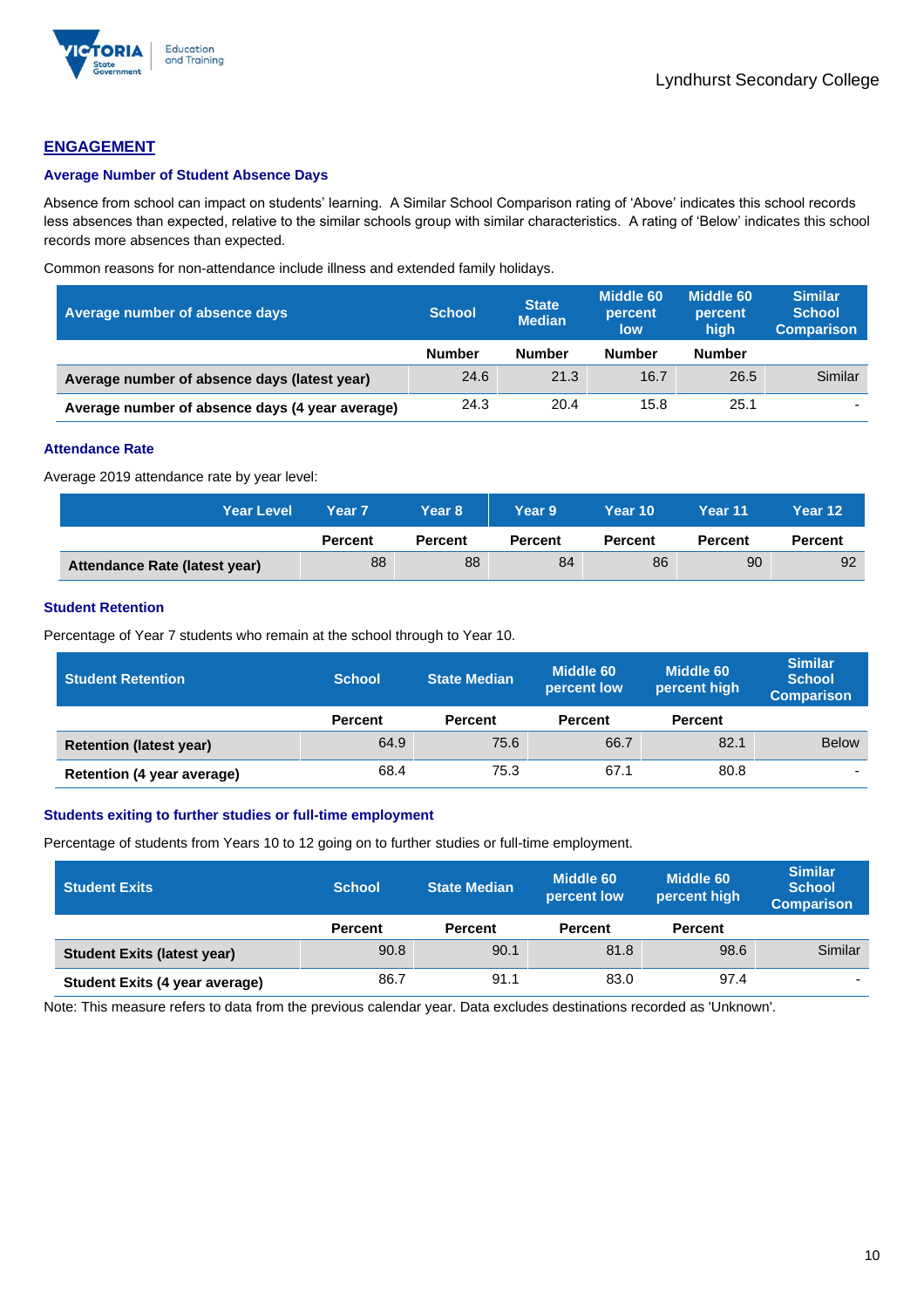

## **WELLBEING**

#### **Student Attitudes to School – Sense of Connectedness**

The percent endorsement on Sense of Connectedness factor, as reported in the Attitudes to School Survey completed annually by Victorian Government school students in year levels 7 to 12.

Percent endorsement indicates the percent of positive responses (agree or strongly agree).

| <b>Sense of Connectedness</b>        | <b>School</b>  | <b>State</b><br><b>Median</b> | Middle 60<br>percent low | Middle 60<br>percent high | <b>Similar</b><br><b>School</b><br><b>Comparison</b> |
|--------------------------------------|----------------|-------------------------------|--------------------------|---------------------------|------------------------------------------------------|
|                                      | <b>Percent</b> | <b>Percent</b>                | <b>Percent</b>           | <b>Percent</b>            |                                                      |
| Percent endorsement (latest year)    | 54.2           | 52.0                          | 43.6                     | 61.9                      | Above                                                |
| Percent endorsement (3 year average) | 53.3           | 52.3                          | 44.5                     | 62.0                      | $\overline{\phantom{0}}$                             |

#### **Student Attitudes to School – Management of Bullying**

The percent endorsement on Management of Bullying factor, as reported in the Attitudes to School Survey completed annually by Victorian Government school students in year levels 7 to 12.

Percent endorsement indicates the percent of positive responses (agree or strongly agree).

| <b>Management of Bullying</b>        | <b>School</b>  | <b>State</b><br><b>Median</b> | Middle 60<br>percent low | Middle 60<br>percent high | <b>Similar</b><br><b>School</b><br><b>Comparison</b> |
|--------------------------------------|----------------|-------------------------------|--------------------------|---------------------------|------------------------------------------------------|
|                                      | <b>Percent</b> | <b>Percent</b>                | <b>Percent</b>           | <b>Percent</b>            |                                                      |
| Percent endorsement (latest year)    | 57.1           | 56.2                          | 45.1                     | 66.9                      | Above                                                |
| Percent endorsement (3 year average) | 57.6           | 55.8                          | 47.0                     | 66.2                      | -                                                    |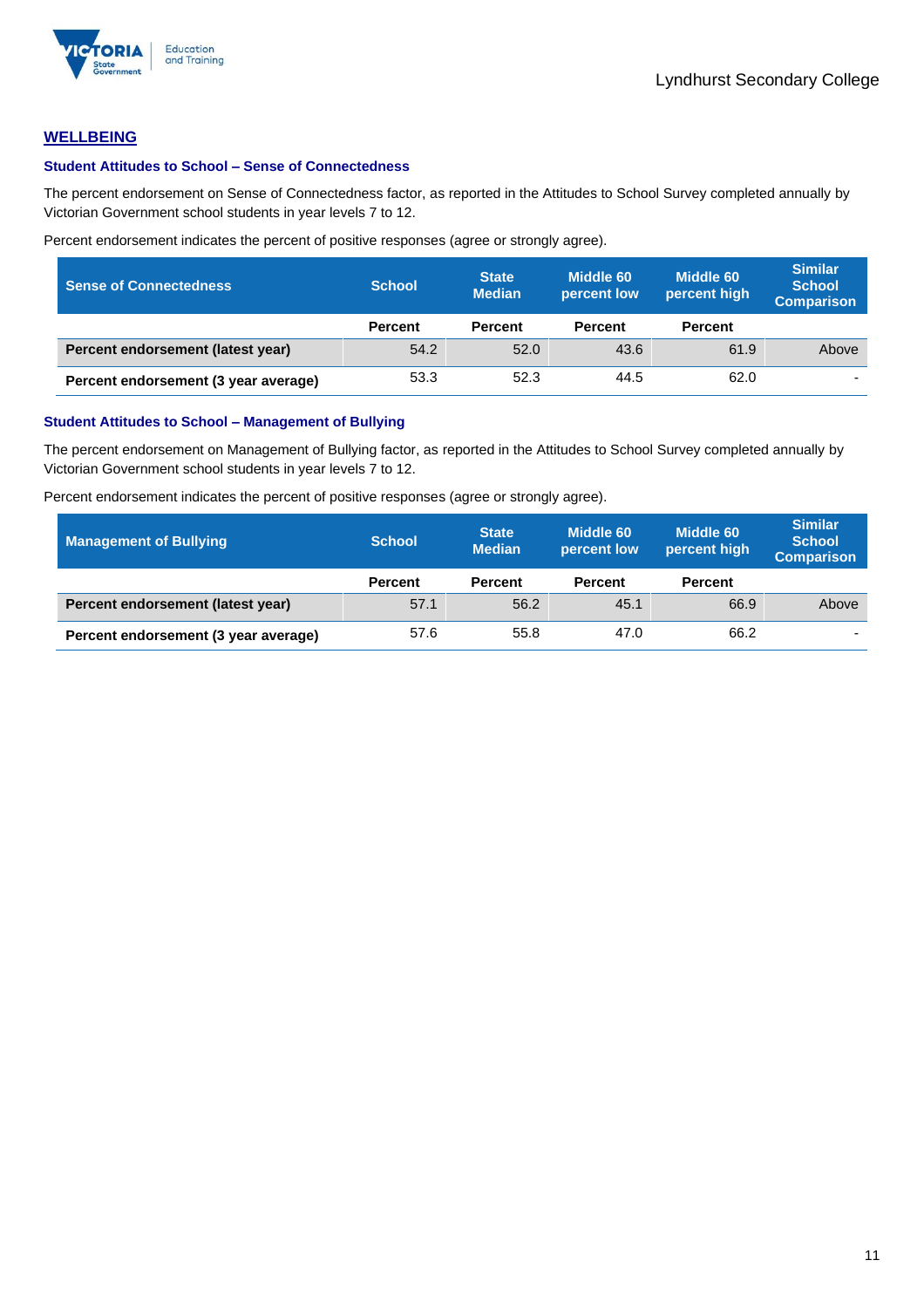

# **Financial Performance and Position**

### **FINANCIAL PERFORMANCE - OPERATING STATEMENT SUMMARY FOR THE YEAR ENDING 31 DECEMBER, 2019**

| <b>Revenue</b>                                            | <b>Actual</b>   |
|-----------------------------------------------------------|-----------------|
| Student Resource Package                                  | \$5,978,645     |
| Government Provided DET Grants                            | \$851,090       |
| Government Grants Commonwealth                            | \$31,314        |
| Government Grants State                                   | \$10,132        |
| <b>Revenue Other</b>                                      | \$71,389        |
| <b>Locally Raised Funds</b>                               | \$166,907       |
| <b>Capital Grants</b>                                     | \$0             |
| <b>Total Operating Revenue</b>                            | \$7,109,478     |
| Equity <sup>1</sup>                                       | Actual          |
|                                                           |                 |
| Equity (Social Disadvantage)<br><b>Transition Funding</b> | \$751,436       |
|                                                           | \$0<br>\$59,514 |
| Equity (Catch Up)                                         | \$0             |
| Equity (Social Disadvantage - Extraordinary Growth)       |                 |
| <b>Equity Total</b>                                       | \$810,950       |
|                                                           |                 |
| <b>Expenditure</b>                                        | Actual          |
| Student Resource Package <sup>2</sup>                     | \$6,077,974     |
| Adjustments                                               | \$0             |
| <b>Books &amp; Publications</b>                           | \$8,330         |
| <b>Communication Costs</b>                                | \$9,274         |
| Consumables                                               | \$107,601       |
| Miscellaneous Expense <sup>3</sup>                        | \$644,929       |
| <b>Professional Development</b>                           | \$23,094        |
| Property and Equipment Services                           | \$379,942       |
| Salaries & Allowances <sup>4</sup>                        | \$116,326       |
| Trading & Fundraising                                     | \$33,677        |
| Travel & Subsistence                                      | \$7,688         |
| Utilities                                                 | \$107,860       |
| <b>Total Operating Expenditure</b>                        | \$7,516,695     |
| <b>Net Operating Surplus/-Deficit</b>                     | (\$407,218)     |

## **FINANCIAL POSITION AS AT 31 DECEMBER, 2019**

| <b>Funds available</b>        | Actual    |
|-------------------------------|-----------|
| High Yield Investment Account | \$862,604 |
| <b>Official Account</b>       | \$38,467  |
| <b>Other Accounts</b>         | \$0       |
| <b>Total Funds Available</b>  | \$901,071 |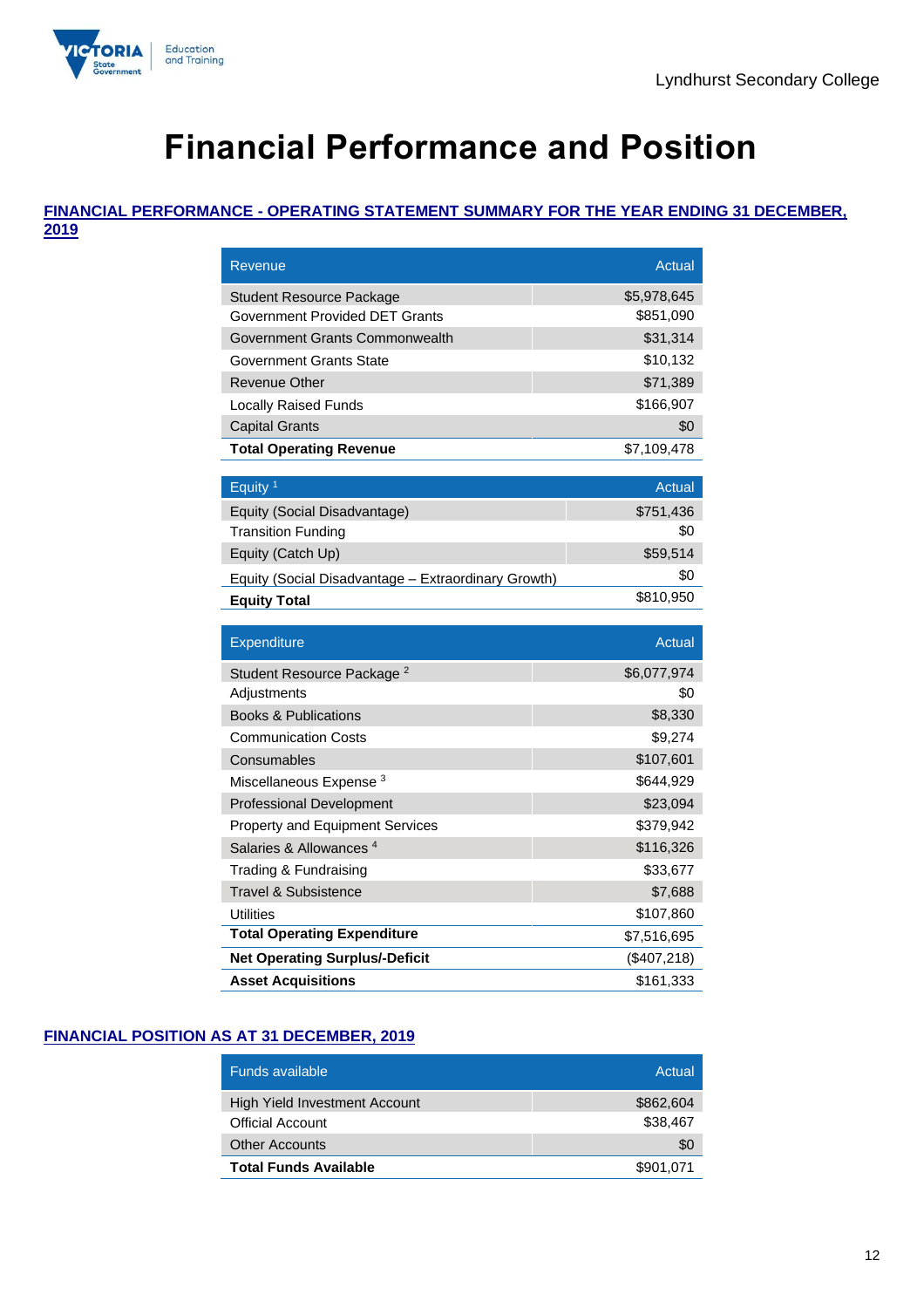

| <b>Financial Commitments</b>                    | Actual    |
|-------------------------------------------------|-----------|
| <b>Operating Reserve</b>                        | \$218,026 |
| <b>Other Recurrent Expenditure</b>              | \$6,022   |
| <b>Provision Accounts</b>                       | \$0       |
| Funds Received in Advance                       | \$143,106 |
| <b>School Based Programs</b>                    | \$32,707  |
| <b>Beneficiary/Memorial Accounts</b>            | \$0       |
| Cooperative Bank Account                        | \$0       |
| <b>Funds for Committees/Shared Arrangements</b> | \$43,641  |
| Repayable to the Department                     | \$90,177  |
| Asset/Equipment Replacement < 12 months         | \$127,500 |
| Capital - Buildings/Grounds < 12 months         | \$0       |
| Maintenance - Buildings/Grounds < 12 months     | \$59,922  |
| Asset/Equipment Replacement > 12 months         | \$173,000 |
| Capital - Buildings/Grounds > 12 months         | \$0       |
| Maintenance - Buildings/Grounds > 12 months     | \$0       |
| <b>Total Financial Commitments</b>              | \$894,101 |

- 1. The equity funding reported above is a subset of the overall revenue reported by the school.
- 2. Student Resource Package Expenditure figures are as of 26 Feb 2020 and are subject to change during the reconciliation process.
- 3. Misc Expenses may include bank charges, health and personal development, administration charges, camp/excursion costs and taxation charges.
- 4. Salaries and Allowances refers to school-level payroll.

*All funds received from the Department, or raised by the school, have been expended, or committed to subsequent years, to support the achievement of educational outcomes and other operational needs of the school, consistent with Department policies, School Council approvals and the intent/purposes for which funding was provided or raised.*